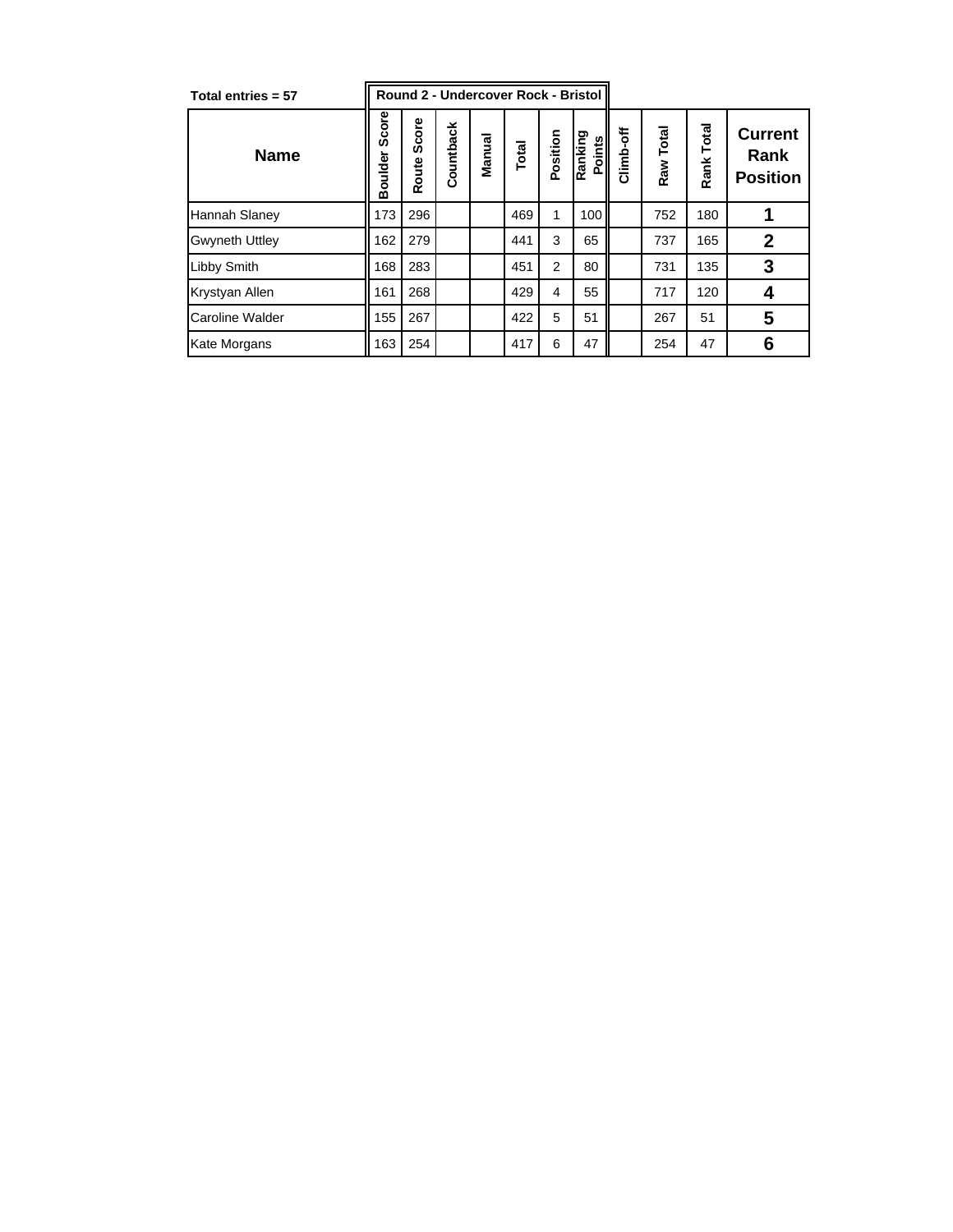| Total entries = 57         | Round 2 - Undercover Rock - Bristol |                |           |        |       |                |                   |           |           |            |                                           |
|----------------------------|-------------------------------------|----------------|-----------|--------|-------|----------------|-------------------|-----------|-----------|------------|-------------------------------------------|
| <b>Name</b>                | Score<br>Boulder                    | Score<br>Route | Countback | Manual | Total | Position       | Ranking<br>Points | Climb-off | Raw Total | Rank Total | <b>Current</b><br>Rank<br><b>Position</b> |
| Benno Marstaller           | 164                                 | 267            |           |        | 431   |                | 100               |           | 702       | 200        |                                           |
| <b>Ben Henstridge</b>      | 161                                 | 267            |           |        | 428   | $\overline{2}$ | 80                |           | 697       | 161        | $\mathbf 2$                               |
| <b>Finlay Culver-Evans</b> | 159                                 | 266            |           |        | 425   | 3              | 65                |           | 696       | 145        | 3                                         |
| <b>James Slaney</b>        |                                     |                |           |        |       |                |                   |           | 403       | 55         |                                           |
| Sam Rowsell                | 151                                 | 207            |           |        | 358   | $\overline{4}$ | 55                |           | 207       | 55         |                                           |

**YCS 2009 - South West - Results for Boys 8-10 (total 5)**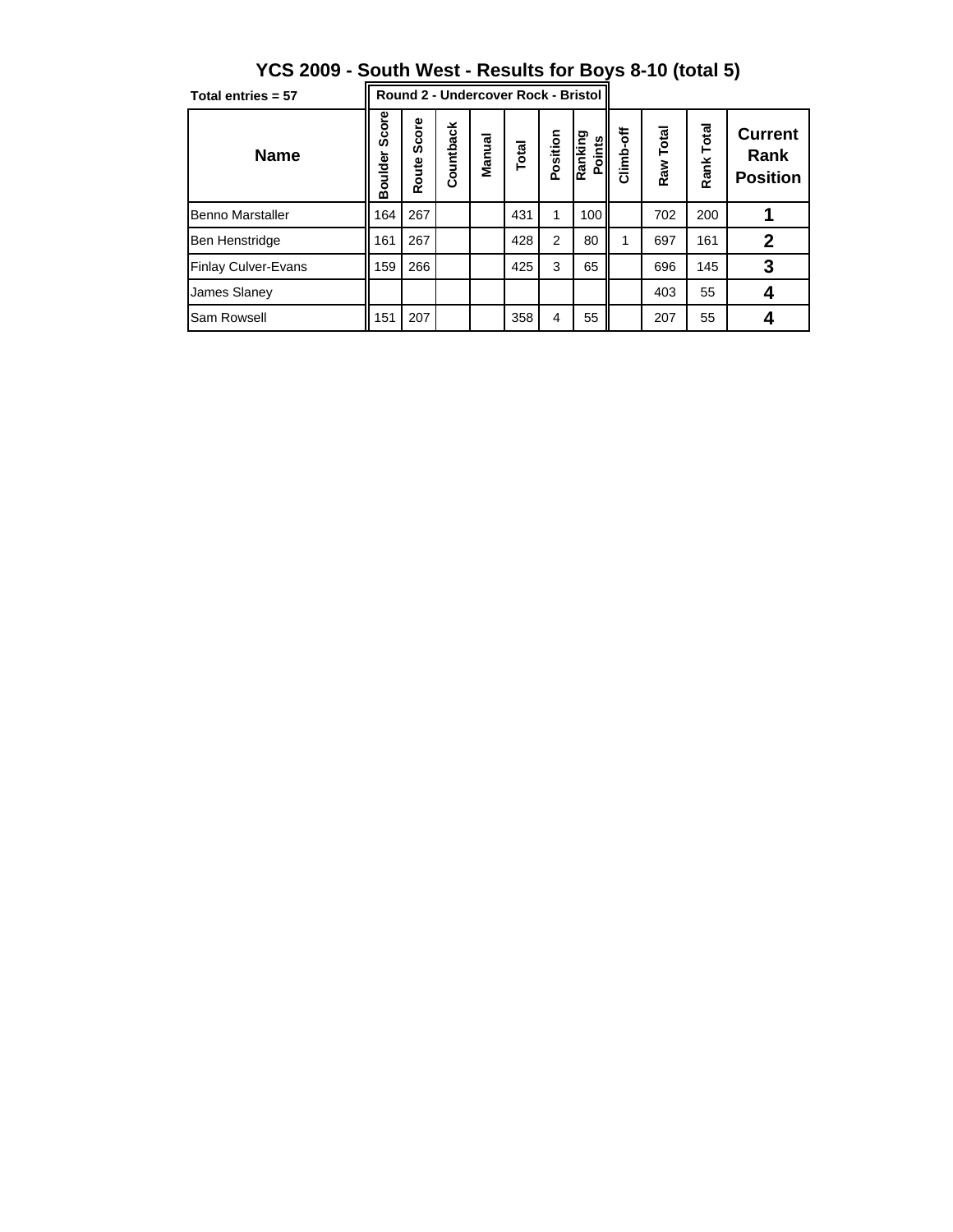| Total entries = 57      | Round 2 - Undercover Rock - Bristol |                |           |        |       |                |                   |           |           |            |                                           |
|-------------------------|-------------------------------------|----------------|-----------|--------|-------|----------------|-------------------|-----------|-----------|------------|-------------------------------------------|
| <b>Name</b>             | Score<br><b>Boulder</b>             | Score<br>Route | Countback | Manual | Total | Position       | Ranking<br>Points | Climb-off | Raw Total | Rank Total | <b>Current</b><br>Rank<br><b>Position</b> |
| <b>Charlotte Warner</b> | 177                                 | 286            |           |        | 463   | 1              | 100               |           | 670       | 180        | 1                                         |
| <b>Kate Seaborne</b>    | 177                                 | 207            |           |        | 384   | 6              | 47                |           | 592       | 147        | $\overline{2}$                            |
| Jessica Portus          | 173                                 | 243            |           |        | 416   | 3              | 65                |           | 615       | 112        | 3                                         |
| <b>Shona Gregory</b>    | 172                                 | 228            |           |        | 400   | 4              | 55                |           | 604       | 110        | 4                                         |
| Charlotte Berry         | 148                                 | 210            |           |        | 358   | 8              | 40                |           | 593       | 105        | 5                                         |
| <b>Phoebe Mitchell</b>  | 157                                 | 210            |           |        | 367   | 7              | 43                |           | 584       | 94         | 6                                         |
| Alice Allan             | 165                                 | 220            |           |        | 385   | 5              | 51                |           | 583       | 94         | 6                                         |
| Jenny Brookes           | 175                                 | 246            |           |        | 421   | $\overline{2}$ | 80                |           | 246       | 80         | 8                                         |
| Amy Portus              | 138                                 | 151            |           |        | 289   | 11             | 31                |           | 474       | 71         | 9                                         |
| Layla Hall              | 150                                 | 187            |           |        | 337   | 9              | 37                |           | 187       | 37         | 10                                        |
| Amy Webber              | 142                                 | 179            |           |        | 321   | 10             | 34                |           | 179       | 34         | 11                                        |
| <b>Charlie Berry</b>    |                                     |                |           |        |       |                |                   |           |           |            |                                           |

## **YCS 2009 - South West - Results for Girls 11-13 (total 12)**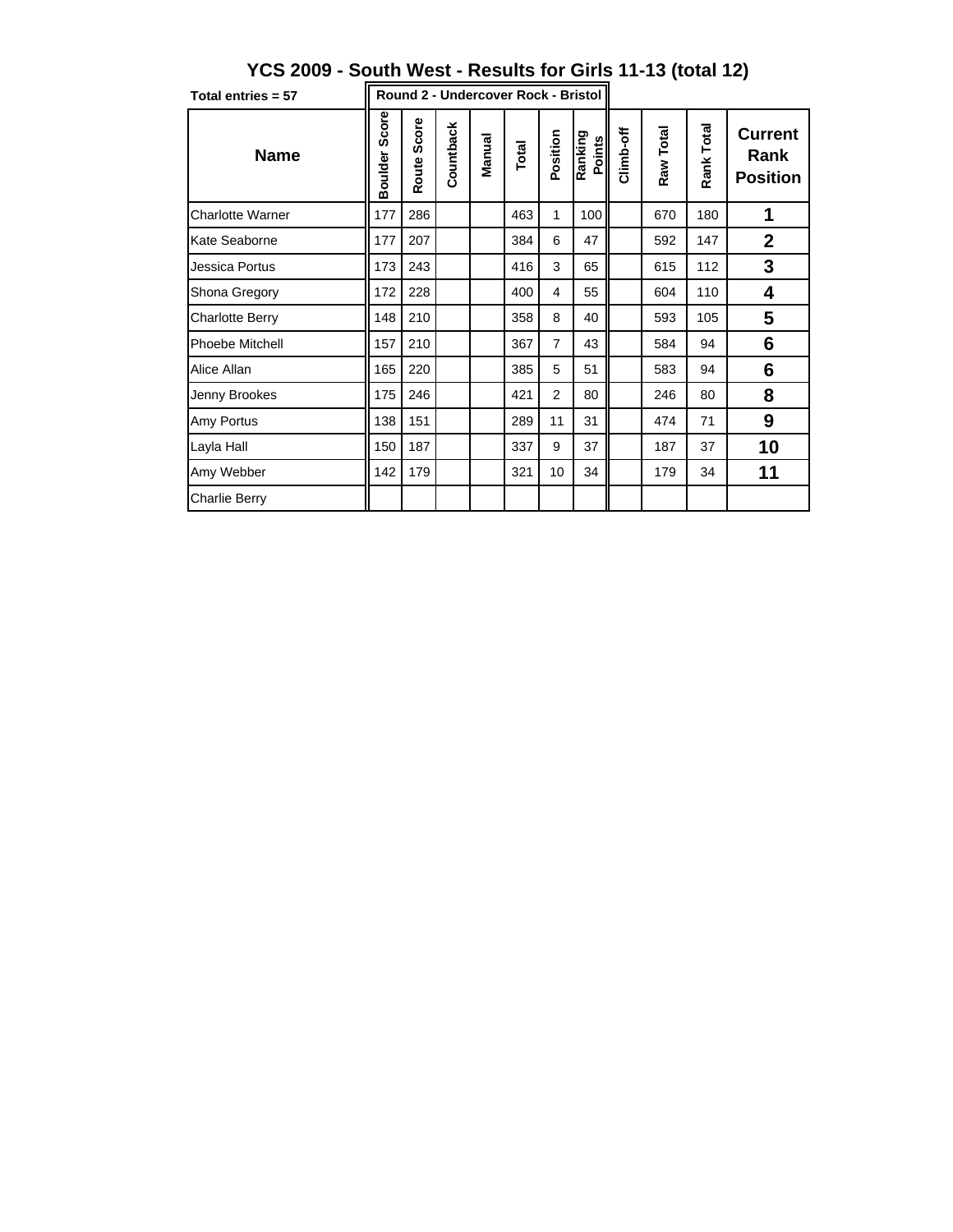| Total entries = 57    | Round 2 - Undercover Rock - Bristol |             |           |        |       |                |                   |           |           |            |                                           |
|-----------------------|-------------------------------------|-------------|-----------|--------|-------|----------------|-------------------|-----------|-----------|------------|-------------------------------------------|
| <b>Name</b>           | Score<br><b>Boulder</b>             | Route Score | Countback | Manual | Total | Position       | Ranking<br>Points | Climb-off | Raw Total | Rank Total | <b>Current</b><br>Rank<br><b>Position</b> |
| Luke Dawson           | 180                                 | 300         |           |        | 480   | 1              | 100               |           | 772       | 200        | 1                                         |
| <b>Joss Warren</b>    | 178                                 | 299         |           |        | 477   | $\overline{2}$ | 80                |           | 762       | 160        | $\mathbf 2$                               |
| Alex Waterhouse       | 177                                 | 275         |           |        | 452   | 4              | 55                |           | 728       | 120        | 3                                         |
| Peter Dawson          | 179                                 | 297         |           |        | 476   | 3              | 65                |           | 742       | 120        | 3                                         |
| <b>Daniel Martin</b>  | 176                                 | 232         |           |        | 408   | 6              | 47                |           | 619       | 90         | 5                                         |
| <b>Isaac Allan</b>    | 148                                 | 169         |           |        | 317   | 10             | 34                |           | 524       | 74         | 6                                         |
| Cai Smith             | 175                                 | 253         |           |        | 428   | 5              | 51                |           | 253       | 51         | $\overline{7}$                            |
| <b>Jack Luckhurst</b> |                                     |             |           |        |       |                |                   |           | 438       | 51         | $\overline{7}$                            |
| Will Hornby           |                                     |             |           |        |       |                |                   |           | 412       | 47         | 9                                         |
| <b>Dylan Rhodes</b>   | 177                                 | 229         |           |        | 406   | $\overline{7}$ | 43                |           | 229       | 43         | 10                                        |
| <b>Reuben Martin</b>  | 174                                 | 211         |           |        | 385   | 8              | 40                |           | 211       | 40         | 11                                        |
| Jamie Lovell          | 130                                 | 189         |           |        | 319   | 9              | 37                |           | 189       | 37         | 12                                        |
| Thomas Pagon          |                                     |             |           |        |       |                |                   |           |           |            |                                           |
| <b>Edward Mabon</b>   |                                     |             |           |        |       |                |                   |           |           |            |                                           |
| James Mabon           |                                     |             |           |        |       |                |                   |           |           |            |                                           |

## **YCS 2009 - South West - Results for Boys 11-13 (total 15)**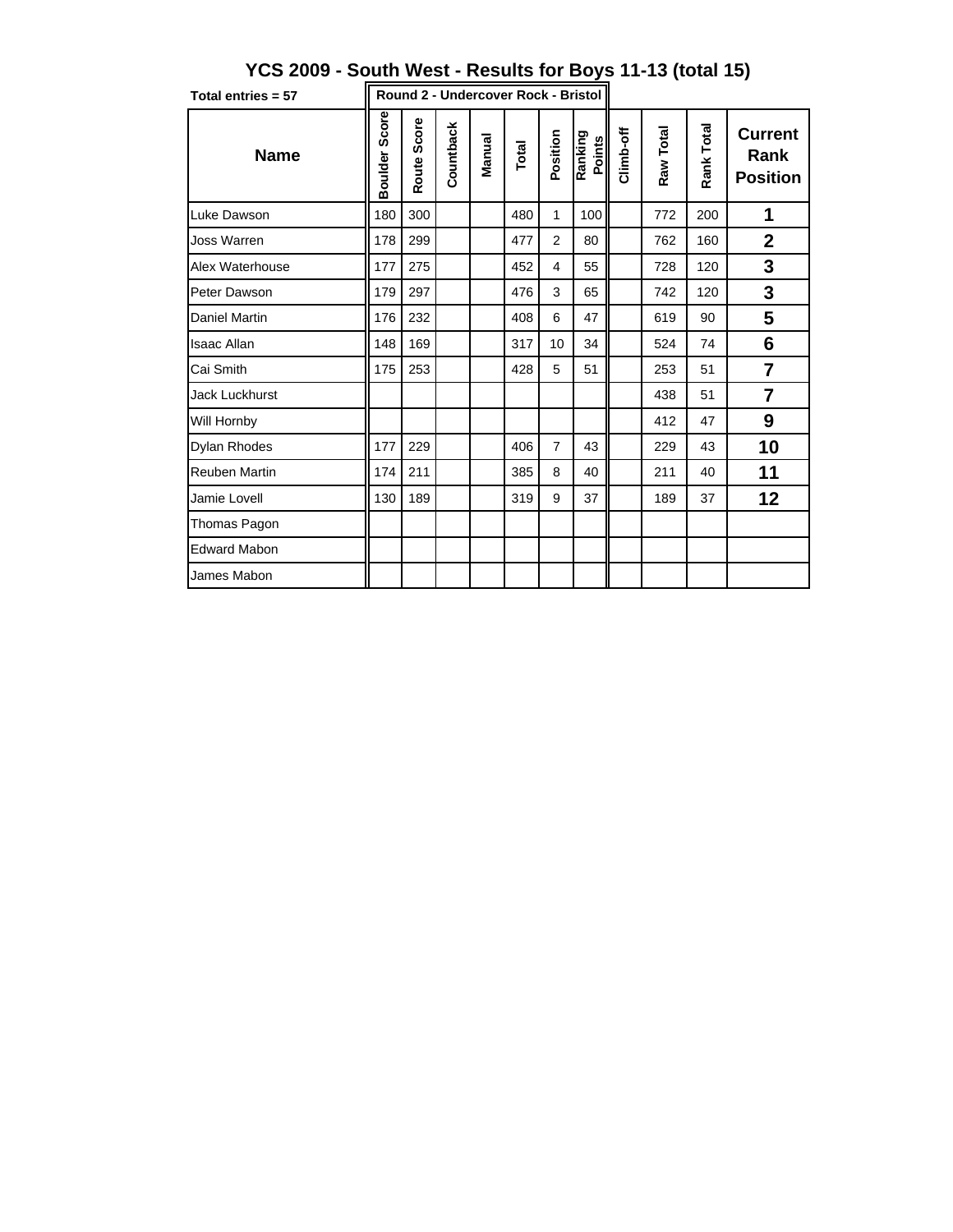| Total entries = 57   | Round 2 - Undercover Rock - Bristol II |                |           |        |       |          |                   |           |           |            |                                           |
|----------------------|----------------------------------------|----------------|-----------|--------|-------|----------|-------------------|-----------|-----------|------------|-------------------------------------------|
| <b>Name</b>          | Score<br>Boulder                       | Score<br>Route | Countback | Manual | Total | Position | Ranking<br>Points | Climb-off | Raw Total | Rank Total | <b>Current</b><br>Rank<br><b>Position</b> |
| <b>Heidi Schwenk</b> | 170                                    | 273            |           |        | 443   | 1        | 100               |           | 722       | 200        |                                           |
| <b>Bethany Weale</b> | 159                                    | 157            |           |        | 316   | 4        | 55                |           | 549       | 135        | $\mathbf{2}$                              |
| Jenny Seaborne       | 164                                    | 207            |           |        | 371   | 2        | 80                |           | 586       | 135        | $\mathbf{2}$                              |
| Elaine Budden        | 160                                    | 185            |           |        | 345   | 3        | 65                |           | 574       | 130        | 4                                         |
| <b>Chloe Gregory</b> | 145                                    | 171            |           |        | 316   | 4        | 55                |           | 550       | 110        | 5                                         |
| Freya Cumberlidge    | 147                                    | 117            |           |        | 264   | 7        | 43                |           | 490       | 90         | 6                                         |
| India Nunan          | 146                                    | 163            |           |        | 309   | 6        | 47                |           | 163       | 47         | 7                                         |
| Claudia Hesleden     |                                        |                |           |        |       |          |                   |           |           |            |                                           |

## **YCS 2009 - South West - Results for Girls 14-16 (total 8)**